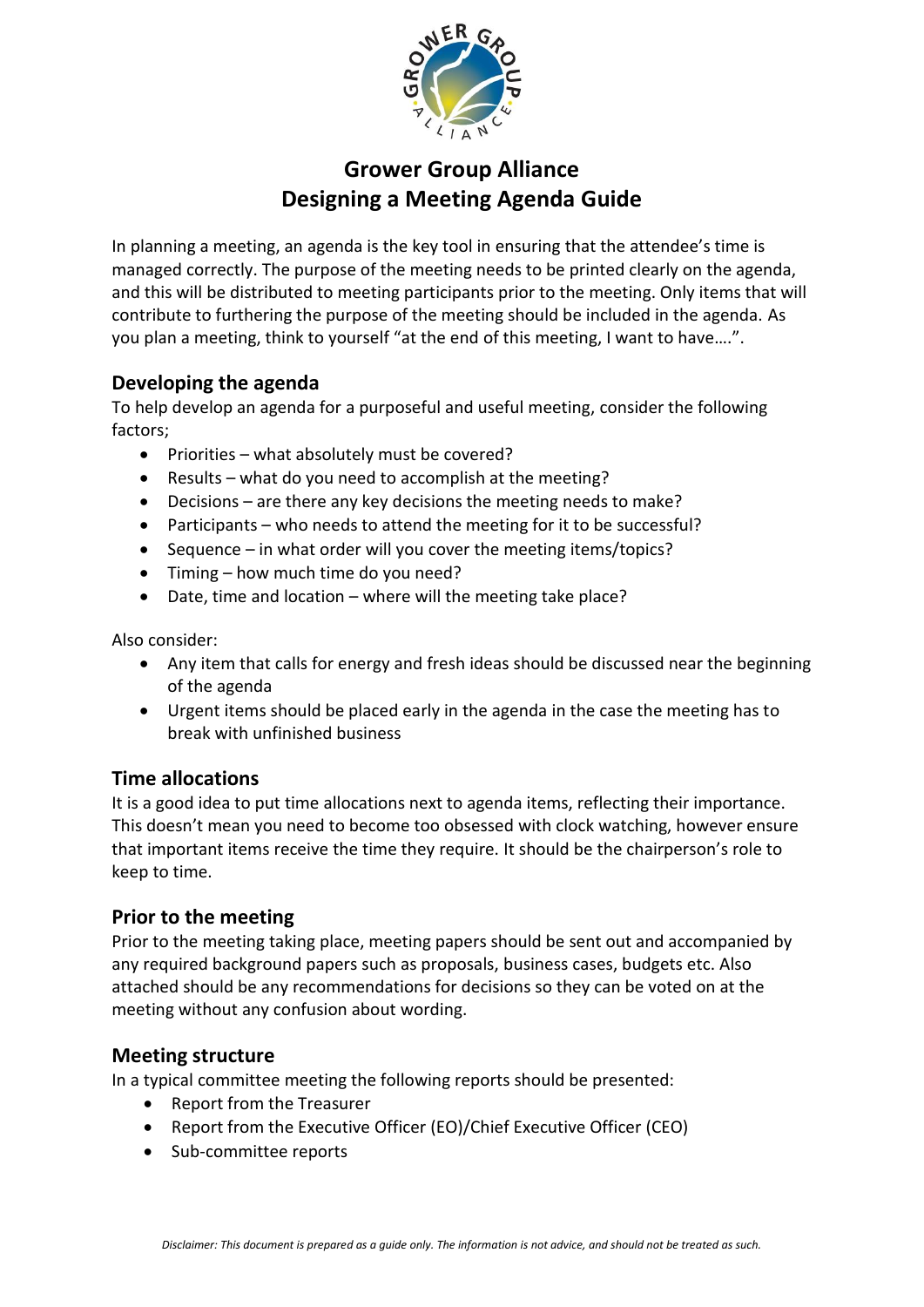

## **Treasurer's report**

The treasurer's report should be allocated an early timeslot in the meeting, to ensure that the committee understands the financial position of the group and can therefore make decisions on spending later on in the meeting. The treasurer's report is a simple explanation of the situation as it is now and any decisions on finances should come elsewhere in the meeting under its own agenda item.

## **EO/CEO's report**

The report from the EO/CEO should follow the Treasurer's report and reports on the background of the group's activities. If any issues involve decisions during the meeting, they should be given their own agenda item.

## **Sub-committee reports**

Following the treasurer and EO/CEO, the sub-committee reports should describe their activities and bring recommendations and proposals to the full meeting.

## **Wrap up/conclusion**

A meeting should be concluded with a positive agenda item, such as announcing success or achievement, so that people will feel their contributions have been worthwhile. It should finish with a section to briefly review all decisions made throughout the meeting as well as actions arising from the discussions.